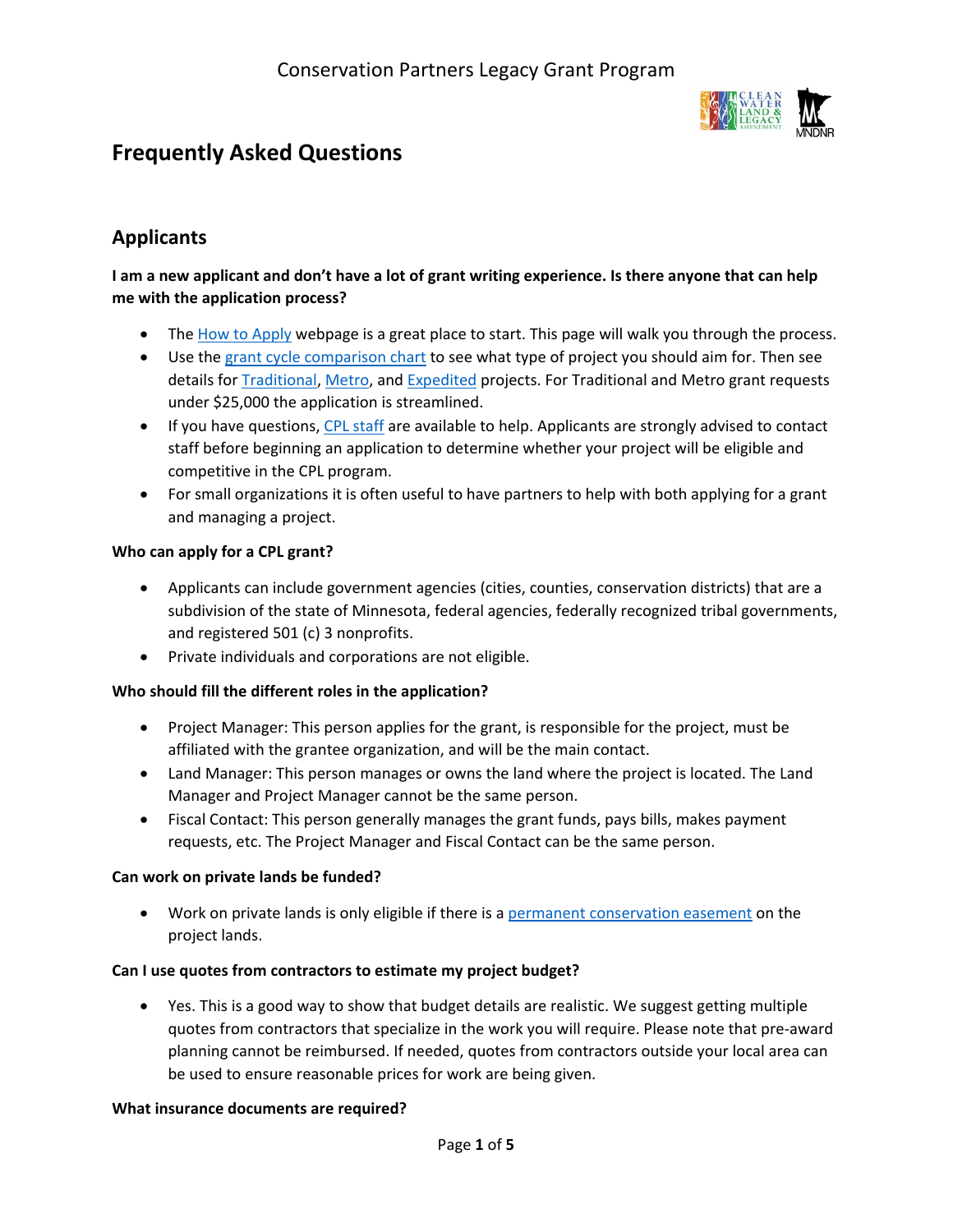

• Grantees are required to carry insurance that meets or exceeds the requirements of the landowner whose land they will be working on. [Insurance requirements](http://files.dnr.state.mn.us/assistance/grants/habitat/cpl/insurance_equirements.pdf) are available on the CPL website. Applicants should investigate the cost of insurance before submitting an application.

#### **I don't have access to the Natural Heritage Database system. Can someone review this for me?**

• Typically CPL staff will be able to do a Heritage review for applicants who don't have access to the database. However, to ensure the review can be completed in time, it must be requested at least 10 days prior to the application deadline. Accurate maps and a description of project methods and goals will be required. There is no charge to the applicant if the applicant works directly with CPL staff for the review.

#### **Can someone review my application before I submit it?**

• Yes, CPL staff can do a brief administrative review to ensure your application is complete and eligible for funding. Please request this at least one week before the application deadline or staff may not have time to complete your request.

#### **For acquisition projects, is a prior agreement with the current land owner required?**

• An agreement is not needed, but a letter of support from the land owner could be an important supporting statement during the review process.

## **For acquisition projects, can I get an appraisal before applying for funds? Will the appraisal be reimbursed?**

• An appraisal is helpful to show the actual value of the property, and to provide an accurate grant proposal budget. However, if an appraisal is done before applying for funds, the cost cannot be reimbursed. The cost of an appraisal can be used as match if the project is funded, as long as the appraisal is less than 12 months old.

#### **I'm having trouble obtaining the 10% matching funds, is there any way to avoid this requirement?**

• No, 10% matching funds from a non-state source are always required. This helps to encourage community participation and partnerships among organizations. In addition, there is high demand for CPL funds, and having a strong match can make a proposal more competitive.

#### **What types of activities are not eligible for CPL funding or match?**

The most common ineligible costs include:

- Indirect or overhead costs for basic operational functions (utilities, rent, office supplies)
- Work on sites not approved in the work plan, unless approved in writing from CPL staff prior to the work being done
- Research
- Education, interpretive signs, outreach, fundraising
- Planning and survey work
- Parking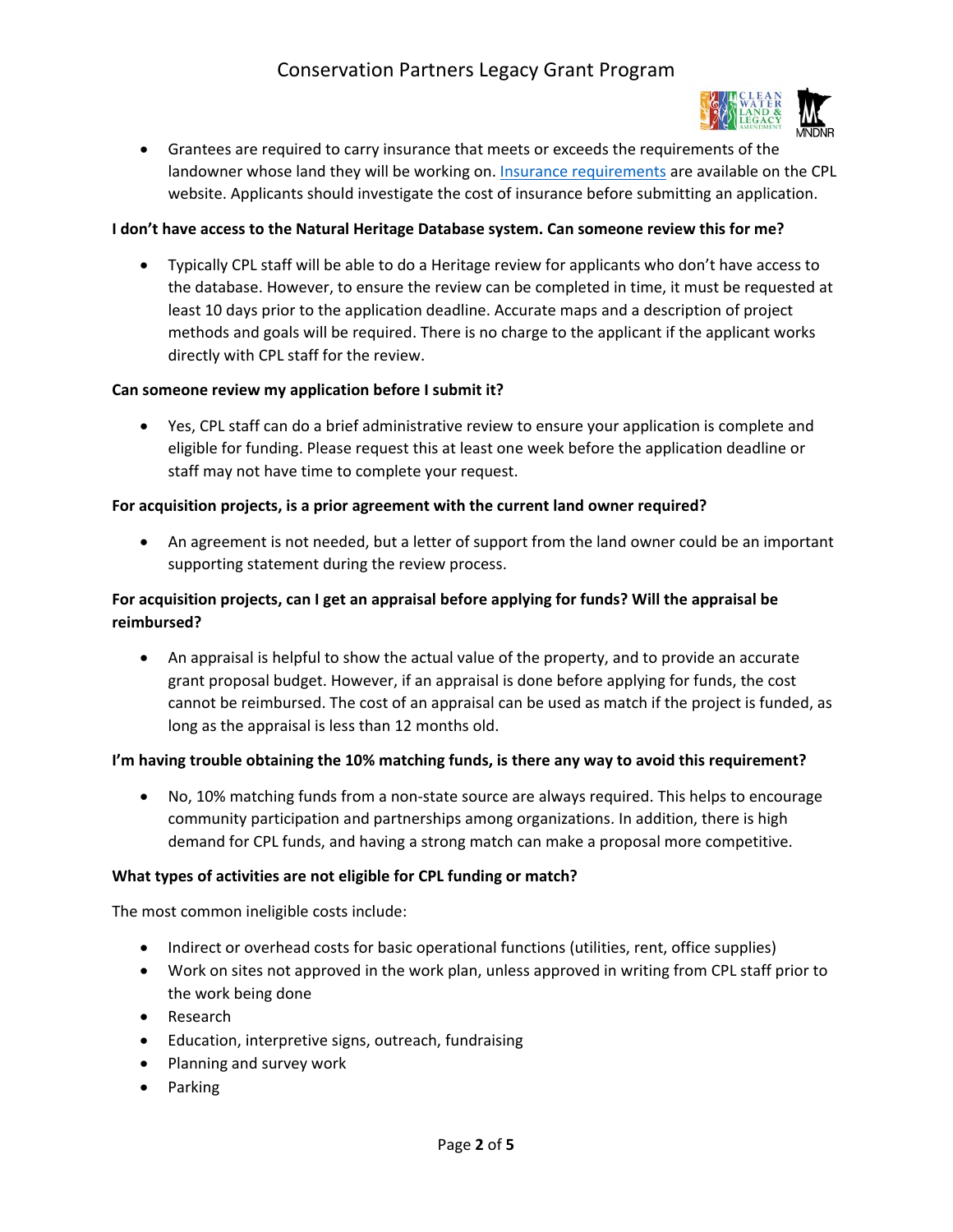

- Capital equipment (e.g., vehicles, trailers, chainsaws, sprayers, etc.)
- Acquisition of land already owned by the state or a subdivision of the state
- Activities on conservation easements that are the responsibility of landowners under terms of the easement

#### **Are engineering and design costs eligible?**

• These costs are not eligible for reimbursement, but may be used for pre-award match if incurred within 18 months prior to the application deadline. Please see the RFP for details.

#### **Can we get more time to complete our project?**

• Most projects will have 3-3  $\frac{1}{2}$  years for completion, depending on when the contract is executed. Although restoration and enhancement projects often take more than 3-4 years to complete, CPL contracts cannot be extended. If you anticipate a longer time scale for your project, we suggest breaking the project into clearly defined phases and using CPL funds for one phase.

## **Grantees**

#### **When can I start work on my project?**

• No work can begin until the contract has received final DNR signatures and you have been contacted by CPL staff stating that the contract has been executed. This typically happens within a month after the grant is awarded, but depends largely on how quickly the grantee submits required documentation. Costs occurring before the grant execution date are not reimbursable.

#### **When are annual reports due?**

- Annual **Accomplishment Reports** are due at the end of the calendar year, but if annual work is complete, reports may be submitted early.
- Reports should be cumulative, so new information can simply be added to the prior report in consecutive years. This will make final reporting easier as well.

#### **How do I report acres completed?**

• Generally acres completed should be counted only once during the grant period, even if multiple treatments or activities occur on the same land. Your work plan should reflect this so final acres are comparable to proposed acres.

#### **Do I need to put up CPL signs at my project sites? How many signs will I need to put up?**

• Yes, signage is required by law. Signs display an 18" tall x 9" wide [Legacy Logo](http://www.legacy.leg.mn/legacy-logo) and are shipped for free to grantees. CPL staff will contact the project manager to determine how many signs are needed. CPL staff typically coordinate one sign order for the entire program in the fall of each year.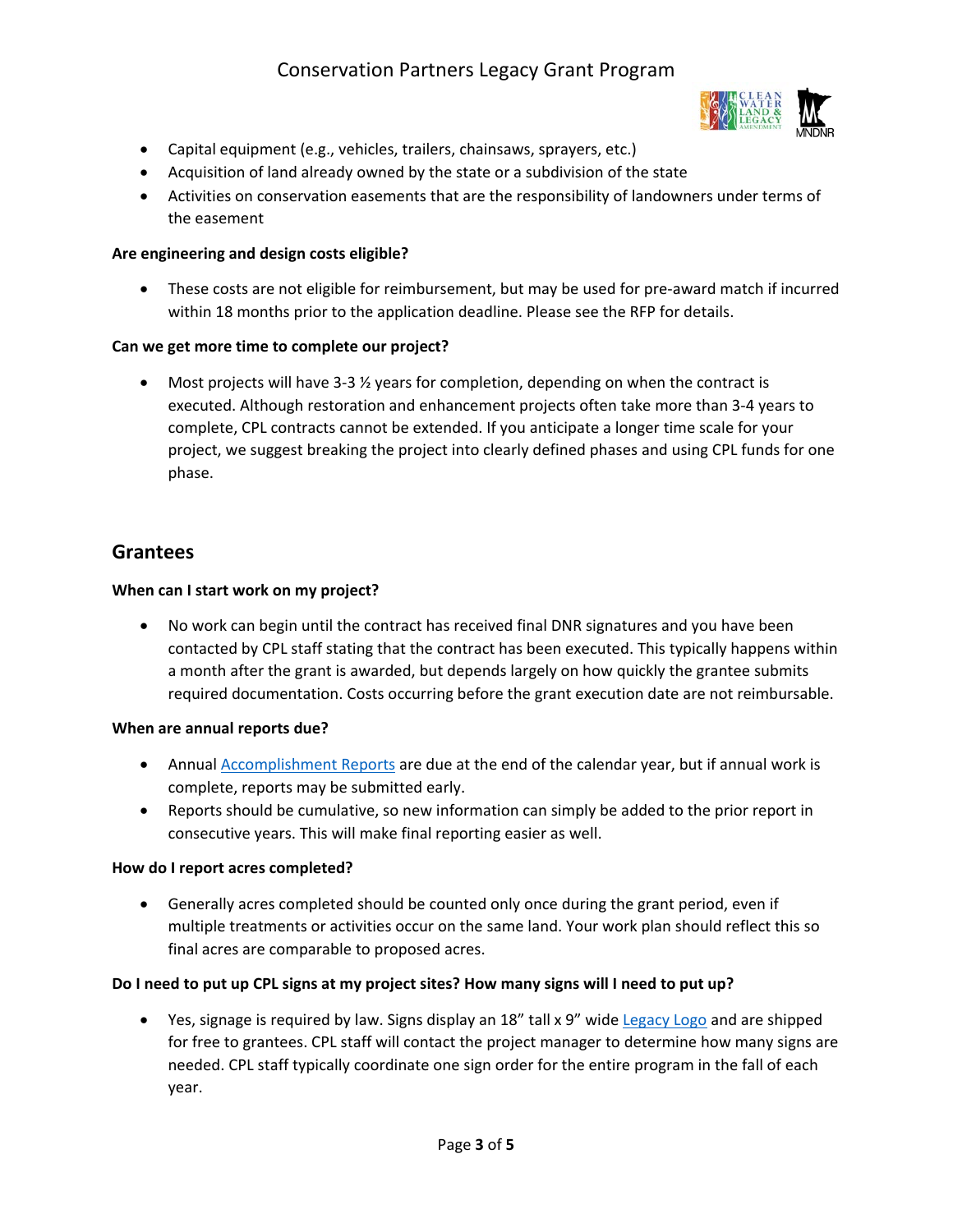

• We generally suggest having a sign at the major access point(s) to a project area, though the number is up to the discretion of the land manager. This may be one sign for a small site with one access point, such as a trailhead or parking lot, or may include many signs for large project areas with many access points. If you're unsure how many signs are needed, please contact CPL staff.

#### **Can I hire new staff to work on my project?**

• No, the grantee organization cannot hire new staff (either permanent or temporary) using CPL funds. Existing paid staff can be reimbursed for up to 7.5% of the grant amount for project management. Of this amount, 2.5% may be used for grant administration. Personnel costs beyond 7.5% can be used for in-kind match.

## **Reimbursements and Payment Requests**

Please see the **Payment Manual** for details regarding reimbursements.

#### **Who submits payments?**

• The project manager or financial contact should submit all payments, not the land manager or contractors. CPL staff can only reimburse the grantee, and grantees are responsible for paying the contractors.

#### **Where do I submit payments?**

• Please submit all payments directly to CPL staff or the general [CPL email,](mailto:LSCPLGrants.DNR@state.mn.us) not to DNR accounting. The preferred method of submitting payments is via email.

#### **Can I request reimbursement at any time, or do I need to wait until the end of the grant period?**

• Reimbursements can occur at any time and can include some or all of the grant costs. For the final payment request, the [Final Accomplishment Report](http://files.dnr.state.mn.us/assistance/grants/habitat/lessard_sams/grantee/accomplishment_form.pdf) is required and 5% of the grant amount will be held back until all match is submitted.

#### **How do I report personnel costs?**

- Required documentation includes name of employee(s), dates of work, hours worked, a brief description of work, and the hourly rate. Supporting documentation for each employee should include either paystubs, payroll records, or a signed supervisor letter stating that the hours and rates are correct. The documentation is required for both grant and match funds.
- Personnel rates can include only hourly wage and fringe (FICA/Medicare, retirement, health insurance).
- Personnel rates cannot include overhead, bonuses or other indirect costs.
- Personnel costs may not exceed 7.5% of the grant amount. Of this amount, up to 2.5% may be used for grant administration costs. Personnel costs beyond 7.5% of the grant amount may be used for match.